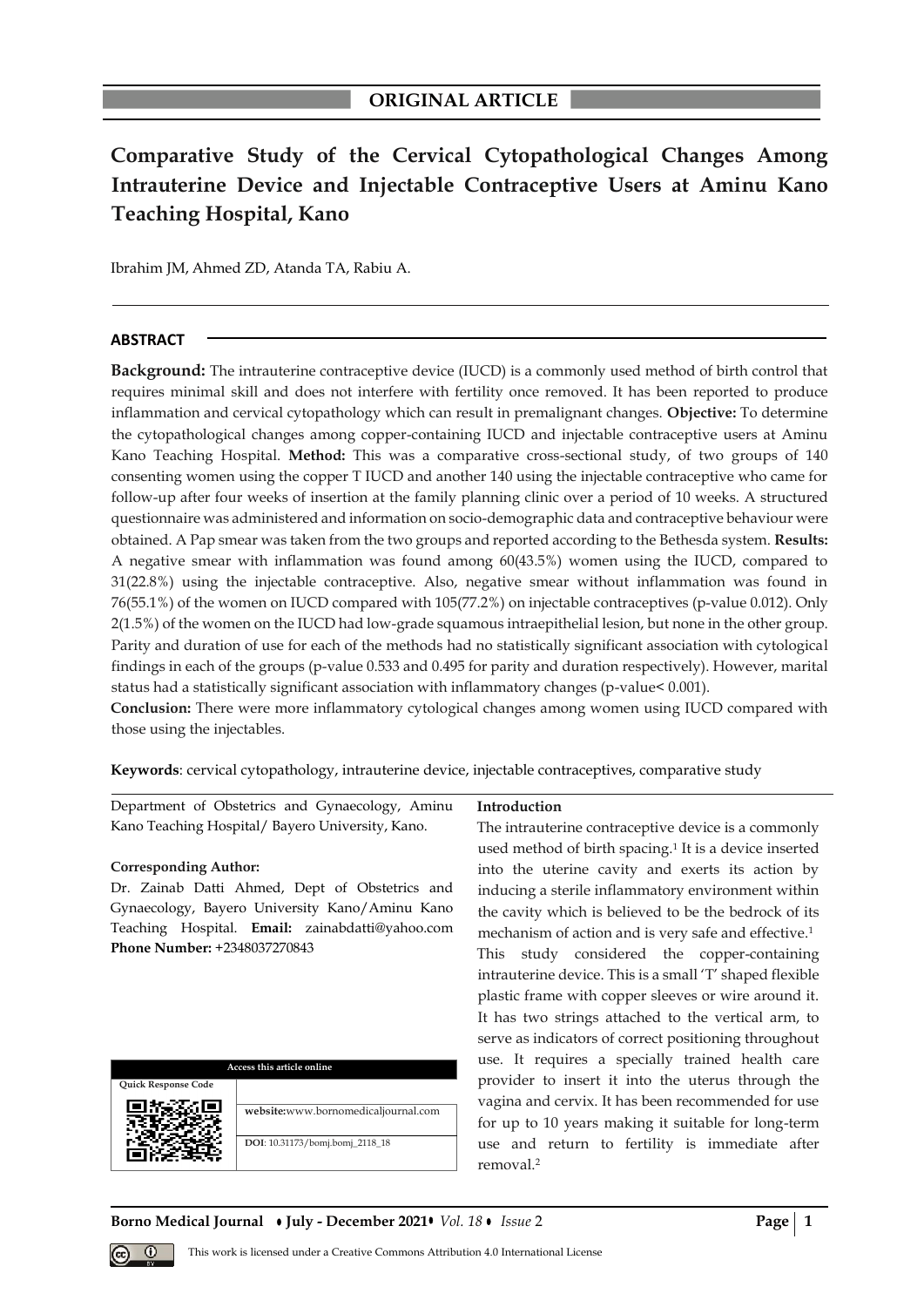The intrauterine device has been reported to produce inflammation and changes in cervical cytopathology3, therefore increasing the risk of cervical premalignant changes among its users, however studies are inconclusive, and some even suggest a protective effect of copper IUCD on the development of invasive cervical cancer.<sup>4</sup>

This inflammation results from the thread of the device tail producing constant irritation and causing cervical erosion, which will, in turn, cause vaginal discharge and other symptoms in the users.4 The injectable contraceptives commonly used are depomedroxyprogesterone acetate (DMPA) and norethisterone enanthate (NET-EN).

Both are administered intramuscularly within the first 5 days of the cycle. DMPA has a dose of 150mg every 3 months, while NET-EN is 200mg at 2 monthly intervals.

They act by suppressing the mid-cycle Luteinizing Hormone (LH) surge, thereby preventing ovulation, thickening of cervical mucus and making sperm penetration difficult, and by thinning the endometrium and preventing implantation of the blastocyst.

The association between the IUCD and cytopathological changes of the cervix has been an area of interest for

researchers. Many studies done have conflicting results about the influence of IUCDs on cervical cytology from Pap smear. Most studies show increased inflammatory exudates, inflammatory epithelial changes, or extensive metaplastic cells among IUCD users.

They concluded that the IUCD does not increase the incidence of squamous intraepithelial lesions and should it be encountered, it is merely a coincidence and not due to the presence of the IUCD. Local vaginal treatment then a repeat pap smear should be done as treatment for such lesions.3,5,6,7,8-12

Another study found reactive/reparative changes with the use of more than 3 years, ASCUS from 1-3 years and LSIL less than 3 years of use.

In cytological studies done among IUCD users, the rate of inflammatory cytology is higher compared to controls but decreases with an increasing interval of time between insertion and cytologic examination.<sup>13</sup> These inflammatory alterations are the reasons for the higher rate of suspicious smears seen in IUCD users. No higher rate of precancerous lesions was seen in the IUCD group than in the control group.<sup>13</sup> The type of cells seen are single or clustered

glandular cells with a hyperchromatic nucleus, and an increase in nuclear-cytoplasmic ratio.

Nucleoli may be present and prominent vacuoles may cause a signet ring appearance to the cells. To avoid a diagnosis of AGUS, cellular changes must be correlated with patient history.<sup>14</sup>

## **Method**

The study was conducted among consenting women who came for follow-up visits after at least four weeks of IUCD insertion at the family planning clinic of Aminu Kano Teaching Hospital. The controls were those women who came for their due doses of injectable contraceptives, at least four weeks after the last dose. The study was a comparative crosssectional study. A structured intervieweradministered questionnaire was used for the study, which was divided into sections. One each for sociodemographic characteristics, the method of contraceptive used and level of satisfaction with the method, perceived complications encountered as a result of its use and pelvic examination findings.

The sampling was done by consecutive sampling technique on all consenting women who satisfied the inclusion criteria

To conduct the conventional Pap smear technique, the patient was counselled on the indication and importance of the test and then reassured that it is not painful or harmful but, she may experience some discomfort. Precautions taken included avoidance of sexual intercourse, douching, use of any vaginal creams, or contraceptive sponges at least 48 hours before the test. Also, avoid lubricants and taking the sample when the woman is bleeding.

The woman was placed in a dorsal position. A bivalve speculum was introduced into the vagina to expose and visualize the cervix under a good light source, any obscuring discharge was removed. The spatula was introduced gently into the cervix and rotated 360 degrees to sample the squamocolumnar junction.

The material was then evenly smeared on a prelabelled glass slide and fixed immediately in 95% alcohol in a coupling jar. The specimen was sent to histopathology for cytologic analysis. Though it has a high false negative and false positive result, it is cheap, easy to perform and is still widely used as a cervical screening method. For this research, the Bethesda system was used for reporting the smears. The Bethesda system in comparison to the WHO and BSCCP systems is more comprehensive, gives a well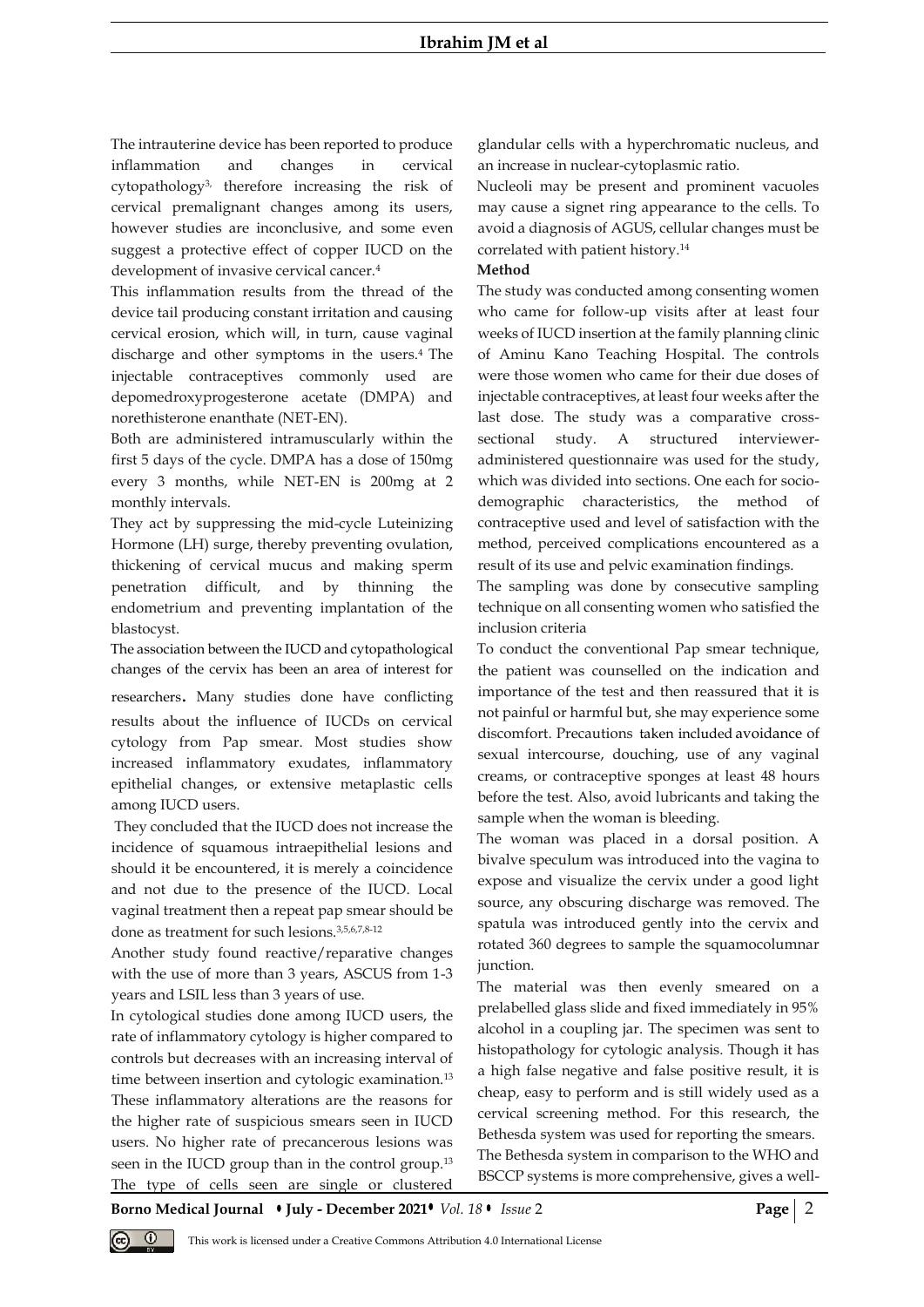defined diagnostic terminology and takes into consideration those lesions of undetermined significance (ASCUS) and those in which a highgrade lesion cannot be excluded (ASC-H). The LGSIL corresponds to HPV infection and CIN I, while HGSIL corresponds to CIN II and III.<sup>15</sup>

## **Laboratory Analysis**.

The fixed smeared slides were taken through decreasing concentrations of alcohol from 95%, to 90%, to 70% then water for 15 minutes each. Next, they were stained in Harris haematoxylin for 5 minutes and then rinsed in tap water for one minute. The slides were placed in Scott's tap water for 30 seconds, rinsed in water, and transferred to 95% alcohol again for 15 seconds. They were then stained in O.G 6 for 1 minute, rinsed in 95% alcohol for 15 seconds, then stained in EA 50 for 1 minute and rinsed again in 95% alcohol and then 100% alcohol 2- 3 changes 15 seconds each. The slides were then cleared in xylene and mounted in D.P.X mountant, then examined under the microscope and the results read.

## **Data Analysis**

Data was verified, coded and entered into Microsoft Excel spreadsheet. Then analysed using MINITAB computer software version 14.0 for windows. The results were expressed in descriptive statistics; for the quantitative variables, they were summarised using mean, standard deviation and range while qualitative variables were estimated using percentages and Pearson's Chi-square. Statistical significance level was taken at P< 0.05 (5%). The Binary logistic regression model was used to control for potential confounders.

## **Results**

A total of 280 women, 140 each on IUCD and injectable contraception, were recruited for the study, and each had a pap smear done after counselling and obtaining informed consent. Four of the Pap smears obtained from women using injectable contraceptives and 2 from women using IUCD were unsatisfactory and were therefore not analysed. A total of 274 smears were analysed. The ages of the clients ranged from 19-56 years, with a mean of  $30.9 \pm 6.8$  years. As shown in Table I, overall, the majority of the women (46.7%) on the IUCD were in the 30-39 age group, followed by the 19-29 age group accounting for 34.1%; 18.8% for the 40-49 age group and only 2(1.5%) in the 50-59 age group. In contrast, most of the women (61.1%) on injectables were in the 19-29 age group, followed by the 30-39 age group (31.6%), 6.6% for the 40-49 age group and 0.7% for those in the 50-59 age group. There was a significant association between age and choice of contraceptive method in this study (P-value of <0.001) with younger women preferring injectables over IUCDs.

The mean parity of all the clients was  $3 \pm 1$ , with 117 (42.7%) being of low parity (para 1-4). The majority of the women on IUCD were of high parity i.e., Para  $\geq$ 5 accounting for 92 (66.7%), while most of the women on injectables 71(52.2%) were of low parity (Para 1-4). This difference was also statistically significant, (p-value  $= 0.002$ ).

The majority of the women on IUCD 75(54.4%) had tertiary education followed by those with secondary education 33(23.9%) than those with primary education 17(12.3%). The least were those with no formal education and these accounted for 13(9.4%) of IUCD clients. On the other hand, majority of the women on injectable contraceptives had secondary education 75(55.2%), followed by those with tertiary education 49(36.0%), then those with primary education accounting for 8(5.9%) and the least was also among those with no formal education 4(2.9%). There was a statistically significant association between educational status, and choice of contraceptive method, p-value <0.001.

**Borno Medical Journal • July - December 2021 •** *Vol. 18* **•** *Issue* **2 <b>Page** | 3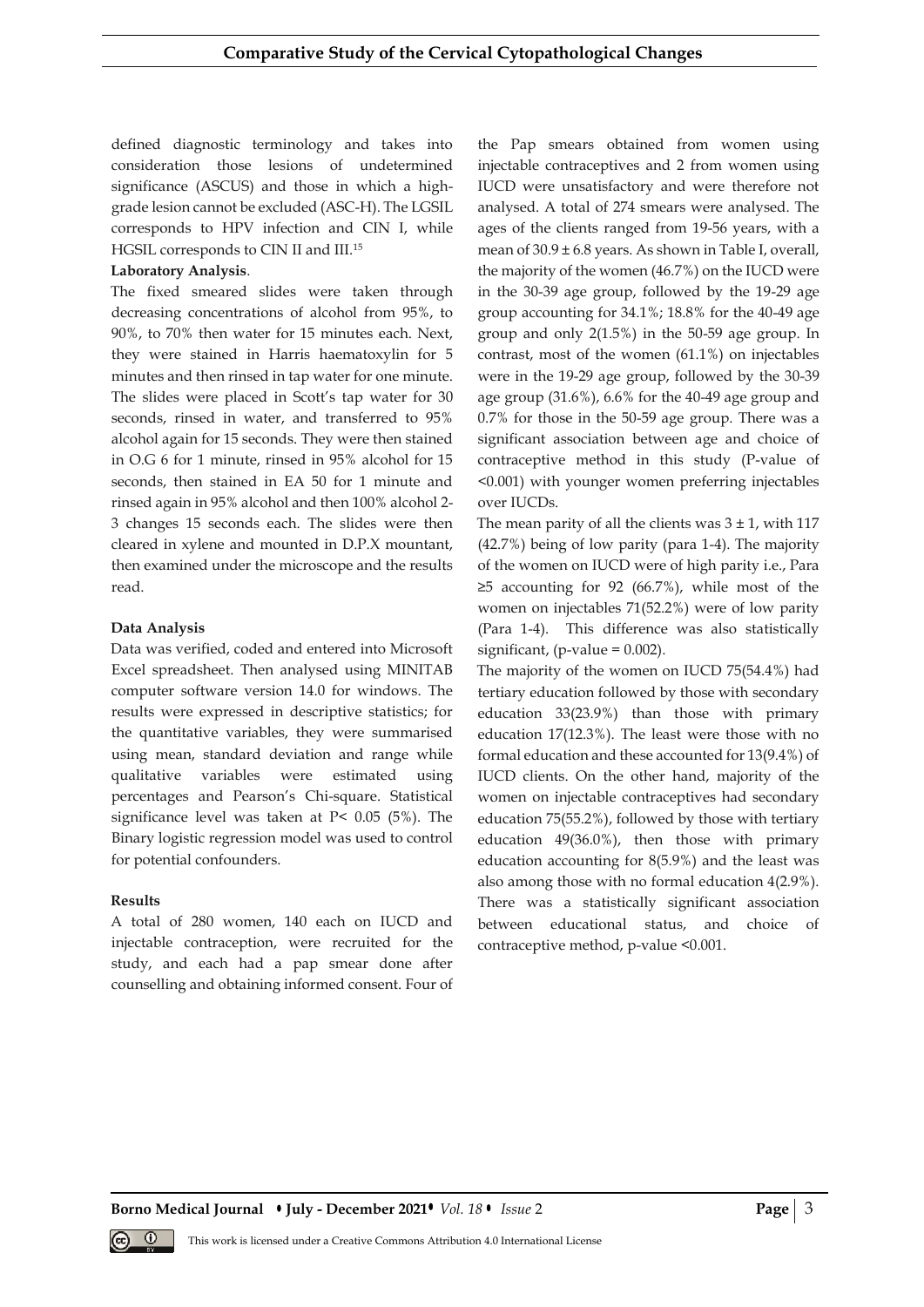## **Ibrahim JM et al**

# **Relationship Between Method of Contraception, Speculum Examination Findings and Pap Smear Results**

Of the 274 women, speculum examination findings showed healthy cervix in 146 (53.3%), discharge in 100 (36.5%) and erosion in 28 (10.2%); Pap smear examination on the other hand showed that negative smears constituted 181(66.1%), negative with inflammation 91(33.2%) and low grade squamous intraepithelial lesion 2(0.7%).

Of the 146 women that had healthy cervices, 59(40.9%) of them were on IUCD, out of which 52 (88.1%) had negative smears while 7 (11.9%) had coexisting significant inflammation in addition to the negative smears. This is comparable to 79 (90.8%) of women on injectables who also had a negative smear and 8(9.2%) that had a negative smear with remarkable inflammation. There was no statistically significant association found between the health of the cervix and the method of contraceptive used (pvalue  $= 0.60$ ).

Among the 62 women on IUCD that had discharge on speculum examination of the cervix, 20(32.3%) had a negative smear, while 42(67.7%) had negative smear with inflammation, compared to 38 among the injectable users in whom 21(55.3%) had a negative smear and 17(44.7%) had negative smear with inflammation reported. There was a statistically significant association between cervical discharge and the method of contraceptive used (p-value= 0.02).

Twenty-eight women had erosion, of which 17(60.7%) were IUCD users. Of these 17, 4(23.5%) had negative smears while 11(64.7%) had reportable accompanying inflammation. The remaining 2(11.8%) had low grade squamous intraepithelial lesions (LSIL). The remaining 11 (of 28 women with erosion) were injectable contraceptive users, and among them, 5(45.5%) had negative smears, while 6(54.5%) had negative smears with reportable inflammation. The association of cervical erosion with dysplasia was not statistically significant (pvalue= 0.3). These were subjected to tests of association and the results are shown in the table below; the relationship between cytopathological changes and method of contraception is shown in table 4.

To test for statistical significance, and to control for confounding factors in this finding, such as duration of use of the method of contraception and parity, a binary logistic regression model was used. As shown, in table III; A binary logistic regression model was used to establish whether there was a relationship between the cytological findings/ Pap smear result with the marital setting, parity, duration of use and method of contraception, independent of other confounding factors such as parity and duration of use. After adjusting for these factors, IUCD was found to be twice more likely to be associated with a negative smear with inflammation (odds ratio OR 2.12, 95% CI 1.18-3.82, p- value 0.012) than other factors. Polygamy was also found to be associated with a negative smear with inflammation result (odds ratio OR 6.12, 95% CI 3.35- 11.18, p-value <0.001). Women in the polygamous setting were found to be more than 6 times more likely to have a negative smear with inflammation compared to those in the monogamous setting. However, duration of use was not found to be statistically significant in its association with a negative smear with inflammatory result (OR 1.29, 95% CI 0.62-2.69, P-Value 0.495) for a long duration (≥2 years).

Also, parity did not have a statistically significant association with a negative inflammation result (OR 0.82, 95% CI 0.45- 1.51, P-Value 0.533).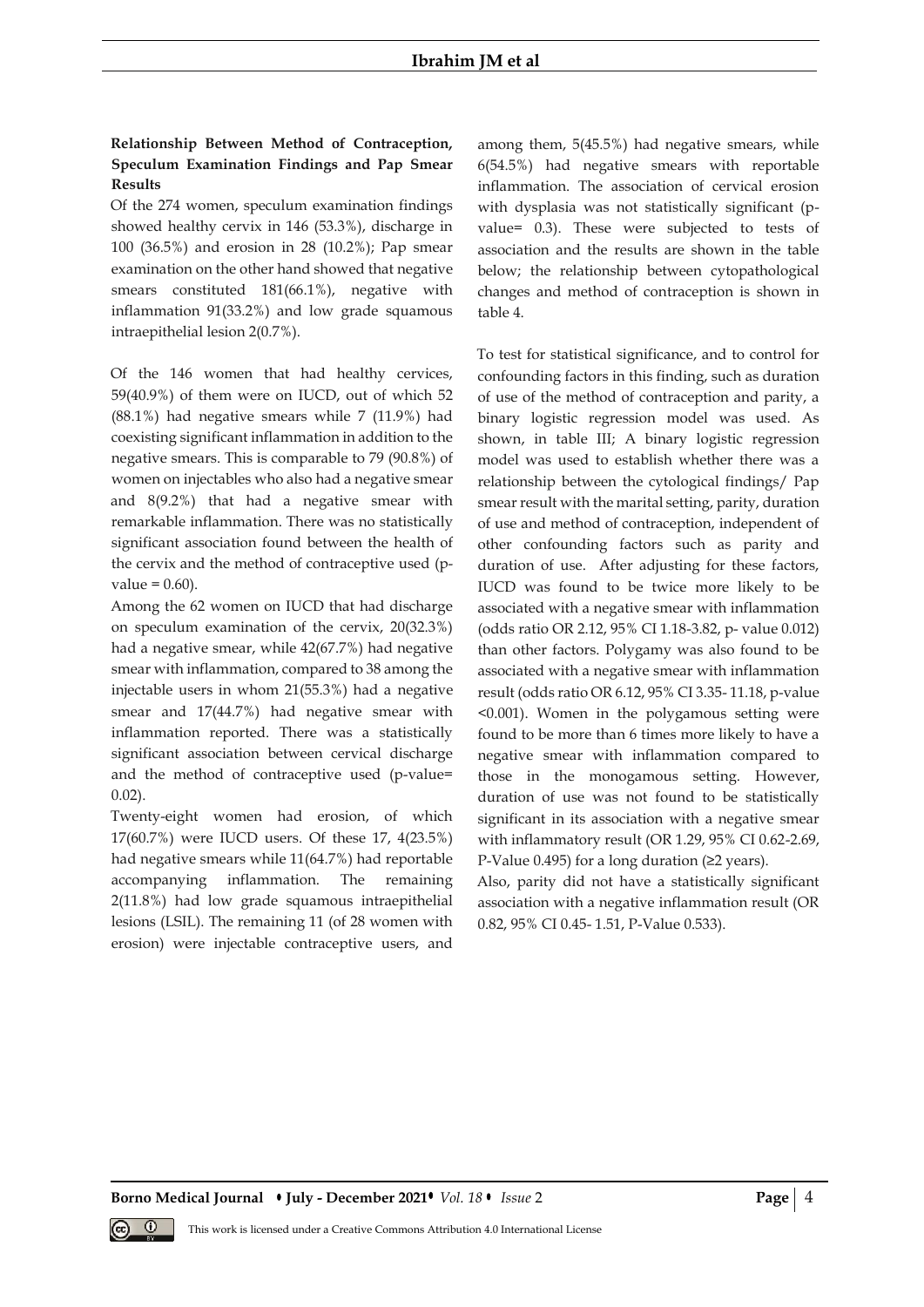| $\sim$<br>age             | IUCD $(\%)$   | Injectable (%) | Total $(\%)$ | P-value |
|---------------------------|---------------|----------------|--------------|---------|
| 19-29                     | 47(34.1)      | 83(61.1)       | 130(47.4)    |         |
| 30-39                     | 63(45.7)      | 43(31.6)       | 106(38.7)    |         |
| 40-49                     | 26(18.8)      | 9(6.6)         | 35(12.8)     |         |
| 50-59                     | 2(1.4)        | 1(0.7)         | 3(1.1)       |         |
| total                     | 138(100)      | 136(100)       | 274 (100)    | < 0.001 |
| Parity                    |               |                |              |         |
| Parity                    | IUCD $(\%)$   | Injectable (%) | Total $(\%)$ | P-value |
| Para 1-4                  | 46(33.3)      | 71(52.2)       | 117(42.7)    |         |
| Para $\geq 5$             | 92(66.7)      | 65(47.8)       | 157(57.3)    |         |
| total                     | 138(100)      | 136(100)       | 274(100)     | 0.002   |
| <b>Educational status</b> |               |                |              |         |
| Educational status        | $IUCD$ $(\%)$ | Injectable (%) | Total $(\%)$ | p-value |
| No formal education       | 13(9.4)       | 4(2.9)         | 17(6.2)      |         |
| Primary                   | 17(12.3)      | 8(5.9)         | 25(9.1)      |         |
| Secondary                 | 33(23.9)      | 75(55.2)       | 108(39.4)    |         |
| Tertiary                  | 75(54.4)      | 49(36.0)       | 124(45.3)    |         |
| Total                     | 138 (100)     | 136(100)       | 274 (100)    | < 0.001 |

#### **Table 1: Sociodemographic Characteristics of the Clients Age Distribution**

# **Table 2: Relationship Between Speculum Examination, Cytological Findings and Method of Contraception.**

| <b>IUCD</b> | <b>INJECTABLE</b> | $\%$             | <b>CHISQUARE</b> | P-VALUE |
|-------------|-------------------|------------------|------------------|---------|
| 59 (40.9)   | 87 (59.1)         | 100              | 0.27             | 0.6     |
| 52(88.1)    | 79 (90.8)         | 89.7             |                  |         |
| 7(11.9)     | 8(9.2)            | 10.3             |                  |         |
| 0(0)        | 0(0)              | $\boldsymbol{0}$ |                  |         |
|             |                   |                  |                  |         |
| 62(62.0)    | 38(38.0)          | 100              | 5.16             | 0.023   |
| 20(32.3)    | 21(55.3)          | 41               |                  |         |
| 42 (67.7)   | 17(44.7)          | 59               |                  |         |
| 0(0)        | 0(0)              | $\theta$         |                  |         |
|             |                   |                  |                  |         |
| 17(60.7)    | 11(39.3)          | 100              | 2.41             | 0.3     |
| 4(23.5)     | 5(45.5)           | 32.1             |                  |         |
| 11(64.7)    | 6(54.5)           | 60.7             |                  |         |
| 2(11.8)     | 0(0)              | 7.2              |                  |         |
|             |                   |                  |                  |         |

**Borno Medical Journal • July - December 2021 •** *Vol. 18* • *Issue* 2 **Page** | 5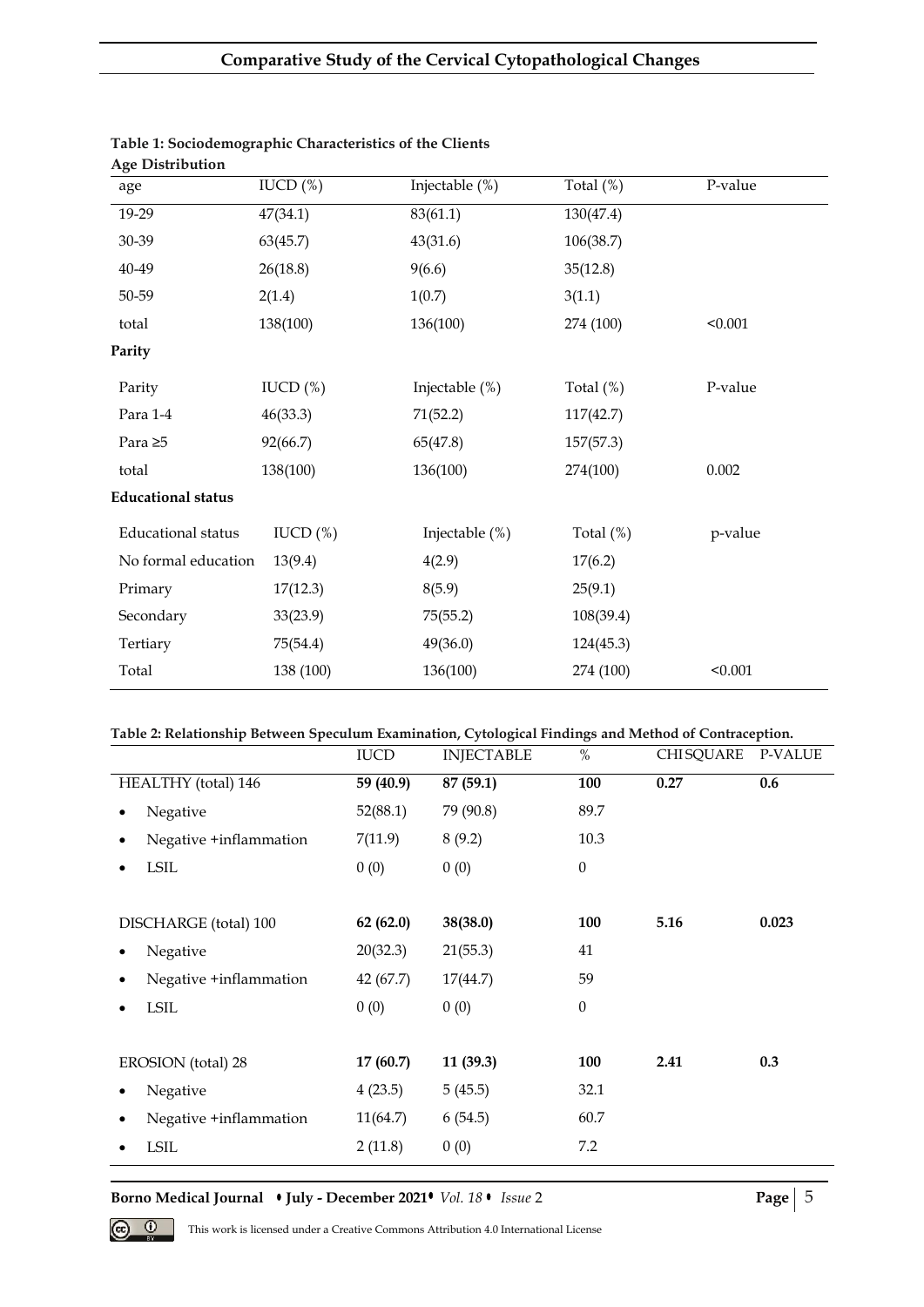# **Ibrahim JM et al**

| Predictor              | <b>Odds Ratio</b> | Lower CI | Upper CI | p-value |
|------------------------|-------------------|----------|----------|---------|
| Method                 |                   |          |          |         |
| <b>IUCD</b>            | 2.12              | 1.18     | 3.82     | 0.012   |
| Injectable             | $\mathbf{1}$      |          |          |         |
| Duration of use        |                   |          |          |         |
| Long duration          | 1.29              | 0.62     | 2.69     | 0.495   |
| Short duration         | $\mathbf{1}$      |          |          |         |
| Parity                 |                   |          |          |         |
| High parity            | 0.82              | 0.45     | 1.51     | 0.533   |
| Low parity             | $\mathbf{1}$      |          |          |         |
| <b>Marital Setting</b> |                   |          |          |         |
| Polygamy               | 6.12              | 3.35     | 11.18    | < 0.001 |
| Monogamy               | $\mathbf{1}$      |          |          |         |

**Table 3: Binary Logistic Regression Analysis to Control Confounding Factors.**

#### **Discussion**

In this study, the ages of the women ranged from 19- 56 years, with a mean of  $30.9 \pm 6.8$  years. Contraceptive behaviour of women changed with increasing age, with the younger age group 19-29 years opting for injectable contraceptives in preference to the IUCDs, while the 30–39-year age group opted for IUCDs. This is in agreement with the study conducted by Igwe et al<sup>7</sup> in Abakaliki where the majority of IUCD users were within the 30-39 age group, but higher than the Orlu study by Ojiyi et al<sup>16</sup> where the majority were within 26-30 years.

The reason for this pattern may stem from the fact that older women need a longer-term contraceptive method having completed their family size, in contrast to the younger age groups that have not. Another reason may be that, given the conservative nature of women in northern Nigeria, concerning genital exposure and privacy, the injectable is preferable in the younger women since it does not require much exposure during administration compared to the IUCD.17,18

The mean duration of use of the IUCD in this study was, 22.3±28.8 months, this is similar to the duration of use in the Abakaliki study where a majority (79.1%) used the IUCD for  $\geq$ 2 years but less than the 4 years found in the Orlu study.7,16 The finding that women of higher parity opted for IUCD in these studies, also reflects the completion of family size and the need for a longer-term contraceptive method.

There was a higher incidence of inflammatory cytology among the IUCD group and this is corroborated by the finding of statistically significant association between discharge and method of contraception (p-value  $0.02$ , DF 1,  $X^2$ -5.155). This has been attributed to constant irritation of the cervical epithelium by the thread of the IUCD causing more cervical mucus discharge and inflammation. This result is in agreement with the study conducted by Ajah et al in Enugu<sup>19</sup> on the effects of the IUCD on the cervical smear which concluded that it causes increased inflammation but does not increase the incidence of squamous intraepithelial lesions. The incidence of abnormal cervical smear in this study was 1.5% among the IUCD users, which is lower than that found in the Enugu study of 10.3% even though their study did not report any statistically significant difference from controls. In Malaysia, the incidence

**Borno Medical Journal • July - December 2021 •** *Vol.* 18 • Issue 2 **Page** | 6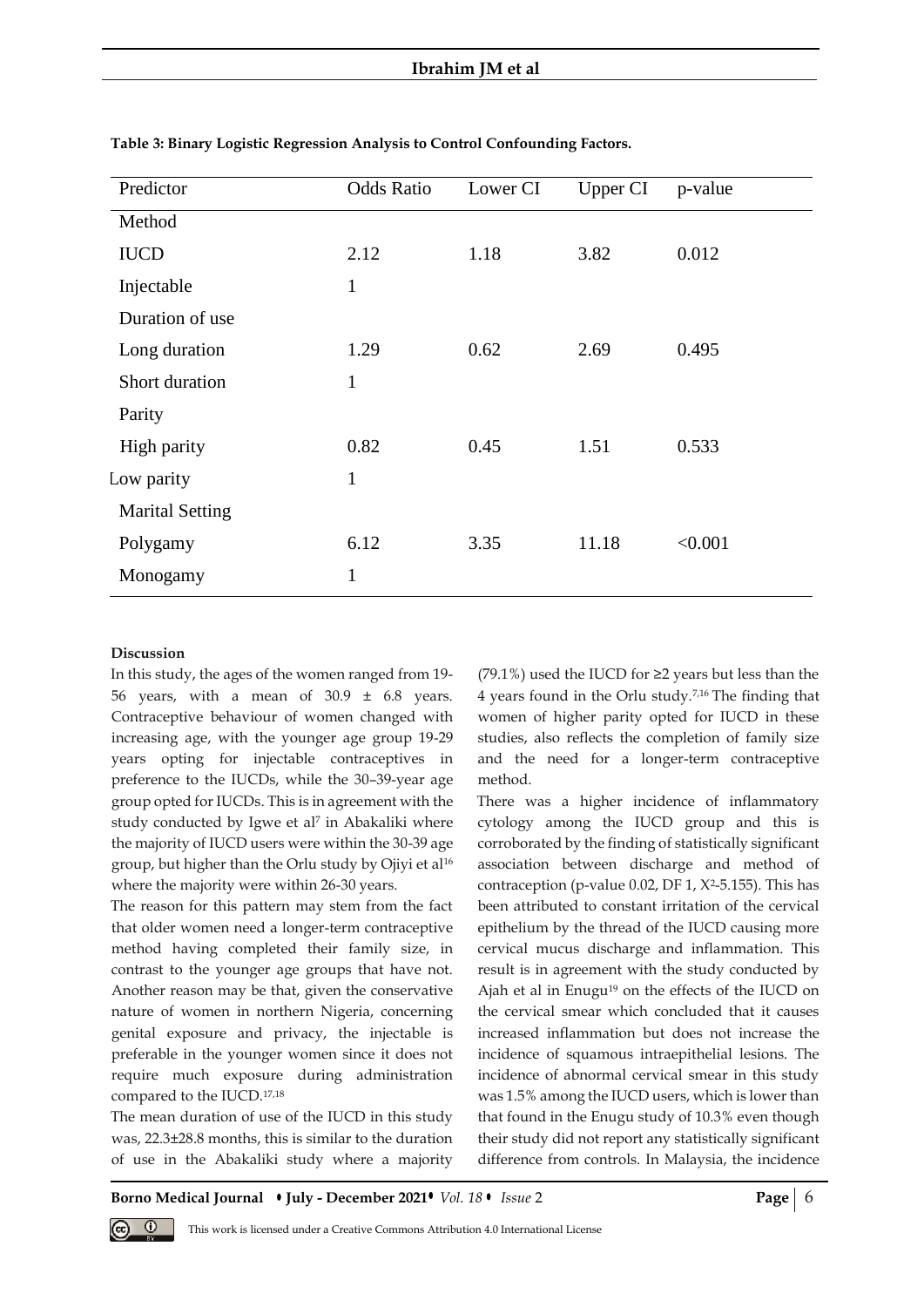was 4%20, while in Turkey it was 7.3%.21 This finding is however in agreement with the study conducted by Abd El All et al in Egypt<sup>93</sup> and others<sup>3,5,6,7,8-12,13,23</sup> Even though two of the women from our study, on IUCD had Low grade intraepithelial lesions (LSIL), it was not statistically significant. Both women were above 30 years of age, were both para 4 and were married in a polygamous setting. They had been using their IUCDs for 5 and 10 years respectively. This finding is in agreement with studies conducted in India by others (Agarwal, Saroj and Bagchi) 3,23,24 , who found LSIL to be more common in women wearing IUCDs from 3-10 years or more. Naik et al<sup>25</sup> have also concluded that ASCUS and LSIL incidence increases with an increase in the duration of insertion of IUCD being maximum with insertion of more than 3 years. Lassise<sup>26</sup> in the USA suggested a protective effect of the copper IUCD on the cervix against premalignant lesions, but not the inert device. Castellsague et al<sup>4</sup> suggested that the destruction of precancerous lesions by abrasion during insertion brings about the protective effect of the IUCD on cervical dysplasia, while Petry et al<sup>21</sup> disagreed and

## **References**

- **1.** Okwonkwo NS, Okunlola MA, Tokzaka AA, Adeleke AO, Ojengbede OA. Pattern of Vaginitis Among Intrauterine Contraceptive Device Users in Ibadan, South-Western Nigeria. J Reprod Contrac 2009; 20(4):247-255.
- **2.** Kwawukume EY, Srofenyoh EK. Premalignant Lesions of the Female Genital Tract In: Comprehensive Gynaecology in the tropics. Ed. Kwawukume EY and Emuveyan EE. 2005; p 395- 411.
- **3.** Agarwal K, Sharma U, Acharya U. Microbial and Cytopathological Study of Intrauterine Contraceptive Device Users. Indian J Med Sci 2004; 58:394-399.
- **4.** Castellsague X, Diaz M, Varcarella S, Sanjose S, Munoz N, Herrero R et al Intrauterine device use, cervical infection with human papilloma virus and risk of cervical cancer: a pooled analysis of 26 epidemiological studies. The Lancet 2011.
- **5.** Jimoh AAG. Complications of Intrauterine Contraceptive Device Use at the University of Ilorin Teaching Hospital, Ilorin. Nig J Med 2004;13(3):244-249.
- **6.** Osakinle EO. The Use of Intrauterine Device (IUD) among Married women in Higher

suggested that tissue trauma associated with IUCD insertion induces a cellular immune response that clears persistent HPV infection and pre-invasive cervical lesions. Baris II et al in Turkey found no association between contraceptive method and changes in epithelial cell abnormalities.<sup>27</sup>

The regression analysis finding that women on IUCDs were two times more likely to have inflammatory smears compared to the women on the injectables is in agreement with the studies by Agarwal and colleagues<sup>2</sup> in India and Ashwani et al.<sup>28</sup> .

## **Conclusion**

In conclusion, the women using the IUCD do not have a higher risk of pre invasive cervical lesions than those on the injectable contraceptive. The LSIL found, though, among the women on the IUCD was too infrequent to be statistically significant. They however had statistically significant higher frequency of cervical discharge on speculum examination and inflammatory smears, compared with those taking the injectable contraceptive.

Institutions in Ekiti State. The Soc Sci 2009;4(2):164-166.

- **7.** Ojiyi EE, Dike EI, Anolue FC, Uzoma MJ, Agu PO, Anozie UM. Complications of Intrauterine Contraceptive Device (IUCD) among Users in Orlu, Nigeria. Available from Webmedcentral Obst Gynae 2011;2(12): wmc002557.
- **8.** Kazerooni T, Mosalace A. Does Contraceptive Method change the Pap smear finding? Contraception 2002;66(4):243-246.
- **9.** Peddie BA, Bishop V, Bailey RR, McGill H. Relationship between contraceptive method and vaginal flora. Aust N Z J Obstet Gynecol 1984;24(3):217-218.
- **10.** Centi M, Conestrelli M, Condemi V, Piontelli G, De Paolis P, Amane F et al. Methods of contraception and rates of genital infections. Clin Exp Obstet Gynecol 1994; 21(2):119-23.
- **11.** Roy S. Non Barrier contraceptives and Vaginitis and vaginosis. Am J Obstet Gynecol 1991; 165(4):1240-1244.
- **12.** Kaplan B, Orvieto R, Hirsch M, Robinerson D, Braslavski D, Bar-Hava I. Impact of IUCDs on cytologic findings from routine Pap-smear

**Borno Medical Journal • July - December 2021 •** *Vol.* **18 • Issue 2 <b>Page 2 Page 2 Page 2 Page 2 Page 2 Page 2 Page 2 Page 2 Page 1 Page 2 Page 1 Page 1 Page 1 Page 1 Page 1 Page 1 Page 1**